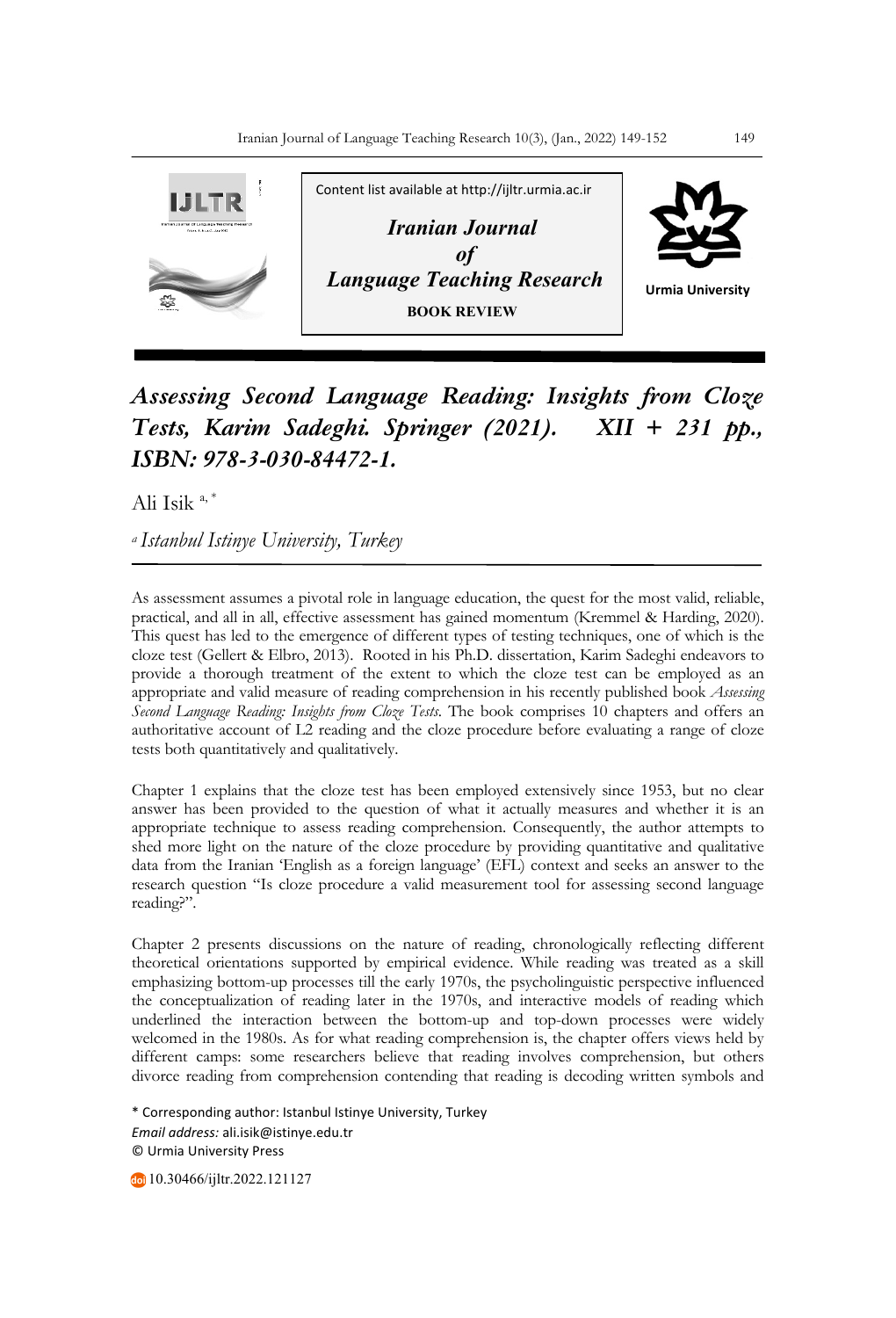constructing meaning based on readers' frame of reference. Reading comprehension is concluded to be a dynamic, interactive, and constructive process influenced by the reader's world knowledge, linguistic knowledge, and memory. Next, the chapter covers the factors affecting reading comprehension which unfold into two: internal factors (reader variable) and external factors (text variable, context variable, and writer variable). Although written symbols (visual input) are necessary, the reader's schemata play a pivotal role in successful comprehension. In addition, cognitive abilities and intelligence are listed as internal factors influencing reading comprehension. As for the external variables, besides the context and the writer variables, the alphabet, the cues such as headings, subtitles, capitalization and underlining, lexical density, syntactic complexity, and semantic abstractness are highlighted as the factors influencing reading comprehension. The chapter also touches upon the L1-L2 relationship in reading comprehension and briefly summarizes linguistic interdependence and threshold hypotheses. The research findings conclude that L1 reading ability and L2 proficiency predict L2 reading. The chapter concludes with a warning that reading comprehension is an elusive construct affected by many factors and reading tests may only help test reading comprehension partially.

Chapter 3 focuses on how context impacts reading comprehension. Comprehension in written language is mentioned to be affected by the reader's linguistic proficiency, knowledge of vocabulary, and background knowledge. Considering the role of syntax in comprehension, garden path sentences are relatively easier to comprehend. Text-genre is highlighted as another factor influencing comprehension. Among the procedural, narrative, and argumentative genres, argumentative is indicated as the most demanding one. Finally, when explaining the relationship between language and thought, linguistic determinism and linguistic universalism are disfavored, and linguistic relativism is presented as the most rational perspective.

Chapter 4 presents an in-depth survey of the cloze procedure. The learning theory of communication and Gestalt psychology and the concept of redundancy in information theory lay down the theoretical foundation of the cloze procedure. The chapter also focuses on how to construct a cloze test. To ease the burden of managing text coherence, it is advised to give the first and the last sentence(s) in a text complete. It is also suggested to use culturally and intellectually neutral texts of medium difficulty to discriminate between good and poor learners. The texts are to be long enough to allow the appropriate number of deletions with an optimal rate. Explaining the deletion rate in a cloze test, random deletion through which the deletions in a text are arbitrary is criticized as optimal deletion rate may not be managed and there may not be enough context to infer meaning. Pseudo-random deletion or fixed-ratio deletion, which is based on deleting every "nth" item systematically is also discussed; and as an alternative to these deletion procedures, the rational method is proposed as a more viable means of testing comprehension. In terms of scoring procedures, the advantages and disadvantages of exact-word scoring and acceptable-word scoring procedures are provided, but no conclusive answer is given as to which one may be superior. Regarding the varieties of a cloze procedure, modified cloze, two-word choice cloze, maze, selected-deletion, sel del gap test, multiple-choice cloze, semantic cloze, cohesion, cloze, summary cloze, C-test, and cloze-elide are presented and their reliability and validity are studied. No conclusive evidence has been found as to which one is more effective to test reading comprehension. Next, the chapter provides a summary of the range of abilities the cloze test has been used to measure, namely readability, intelligence, retention of knowledge, reading comprehension, and language proficiency. The final part of the chapter focuses on the validity and reliability of the cloze test. As what the cloze test measures and the effect of non-linguistic factors affecting the performance on the test result are inconclusive, determining its content and construct validity is not a simple task.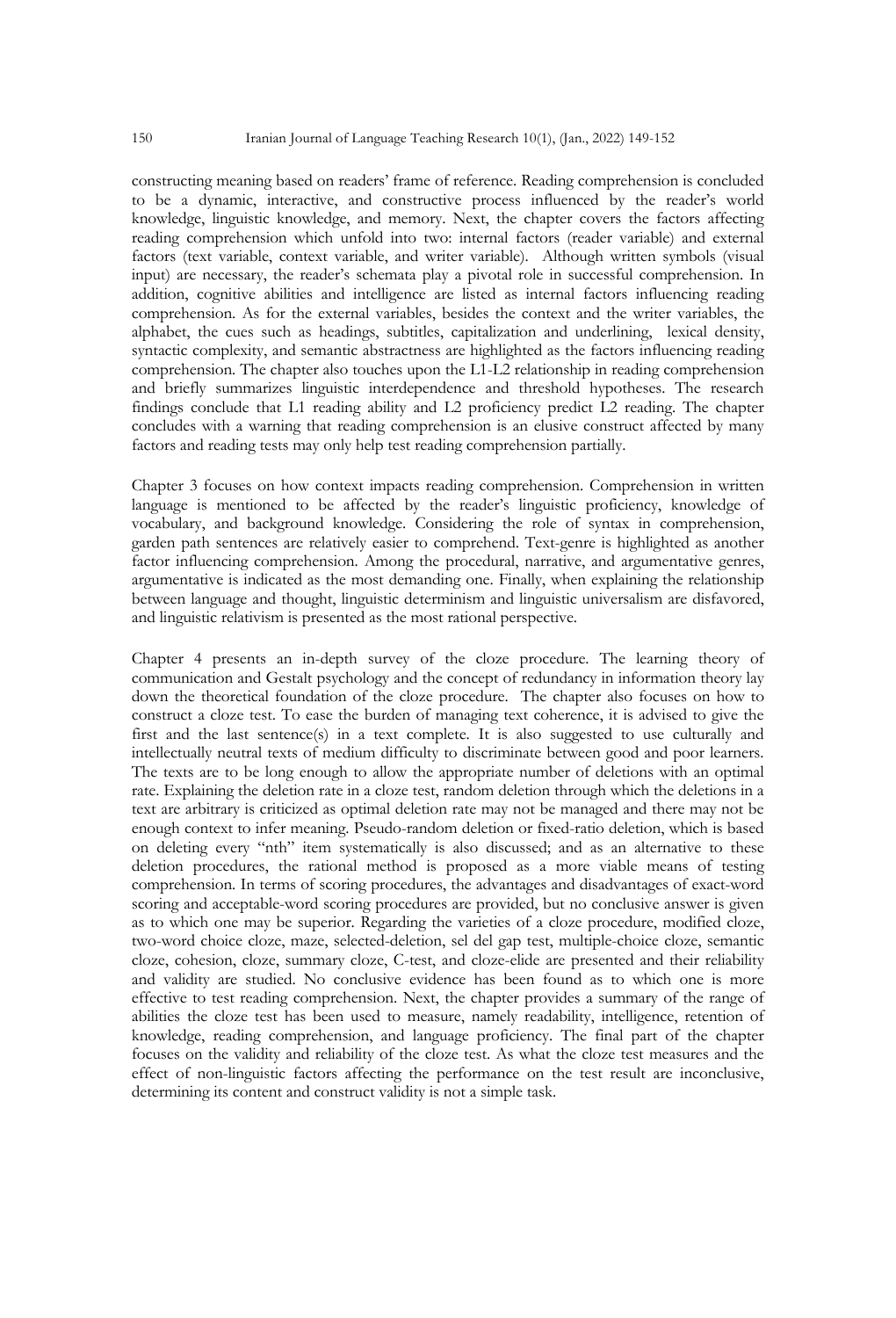Chapter 5 describes the first quantitative study carried out in Iran, aiming to investigate whether the cloze test measures reading comprehension properly. For this purpose, it seeks to put the criterion-related validity of the cloze test against the International English Language Testing System (IELTS). The findings indicated that there is a significant relationship between the easy and medium standard score cloze test and the IELTS reading section. However, no statistically significant difference is observed between the difficult standard cloze test and the IELTS reading section. It is concluded that the standard cloze test is a valid test to gauge EFL reading comprehension as far as correlational validity can be trusted.

Chapter 6 describes a complementary study to investigate the validity and appropriacy of the cloze test in measuring L2 reading. The criterion-related validity of the cloze test against the First Certificate in English (FCE) and Cambridge Advanced Examination (CAE) is investigated. No statistically significant relationship between the cloze tests (standard, rational, and phrase-cloze test) and FCE and CAE reading test was observed in measuring reading comprehension. On the other hand, a statistically significant positive relationship between student-centered cloze and the FCE and CAE reading test was found. As a conclusion, it is asserted that the cloze test, in general, may fail to assess L2 reading comprehension validly.

Chapter 7 recaps the qualitative data obtained via interviews that accompanied the quantitative data in Chapter 6. It was reported that the students did not have a clear conceptualization of what reading is and they associated it with academic reading they did in their EFL classes. The participants did not favor cloze as a testing procedure and the majority believed that it tests the knowledge of vocabulary and grammar. They indicated that the cloze is far from reflecting their L2 reading comprehension, thus the cloze was not considered as a valid and appropriate measure to test it.

Chapter 8 analyses data obtained from student questionnaires to provide further evidence about the validity and appropriateness of the cloze test to measure L2 reading comprehension. The students considered the cloze as a test, stating that it has face validity. They found the cloze cognitively more demanding than a normal test. It was also observed that topic familiarity and practice effect impacted their cloze test performance. To sum up, the quantitative data revealed that the cloze is not a valid measure of L2 reading comprehension and its judgmental validity is not within the acceptable range. Qualitative analysis indicated that the cloze was perceived negatively and remarked as a test of vocabulary, grammar, writing, general English, general information, memory, intelligence, and imagination. It was not recognized as a natural, normal real-life task. Cloze-takers believed that the cloze tests they took were influenced by different practices, such as deleting keywords, content, or function words, the position of the deleted words (in the beginning, middle, or end of the text). The tests were found to be inefficient to reflect their actual level of L2 reading comprehension. In a nutshell, the cloze test was perceived as a very difficult and invalid technique to test reading comprehension and its judgmental validity was not justified.

Chapter 9 presents the qualitative data obtained from EFL teachers. They perceived the cloze test as an appropriate technique, especially for advanced-level students. All of them used it to test reading comprehension, but also as a means of testing vocabulary, grammar, proficiency, background knowledge, and memory. They did not consider the cloze test as a valid measure of reading comprehension, however. They believed that cloze scores reflect the actual performance of advanced students, but not that of the weaker ones. All in all, it can be concluded that the cloze test may fail to test L2 reading comprehension accurately and it may test other factors more than reading comprehension. Chapter 10 provides an overall summary of the findings and discussions presented so far, and the research question "Is cloze procedure a valid measure of EFL reading comprehension?" is answered negatively.